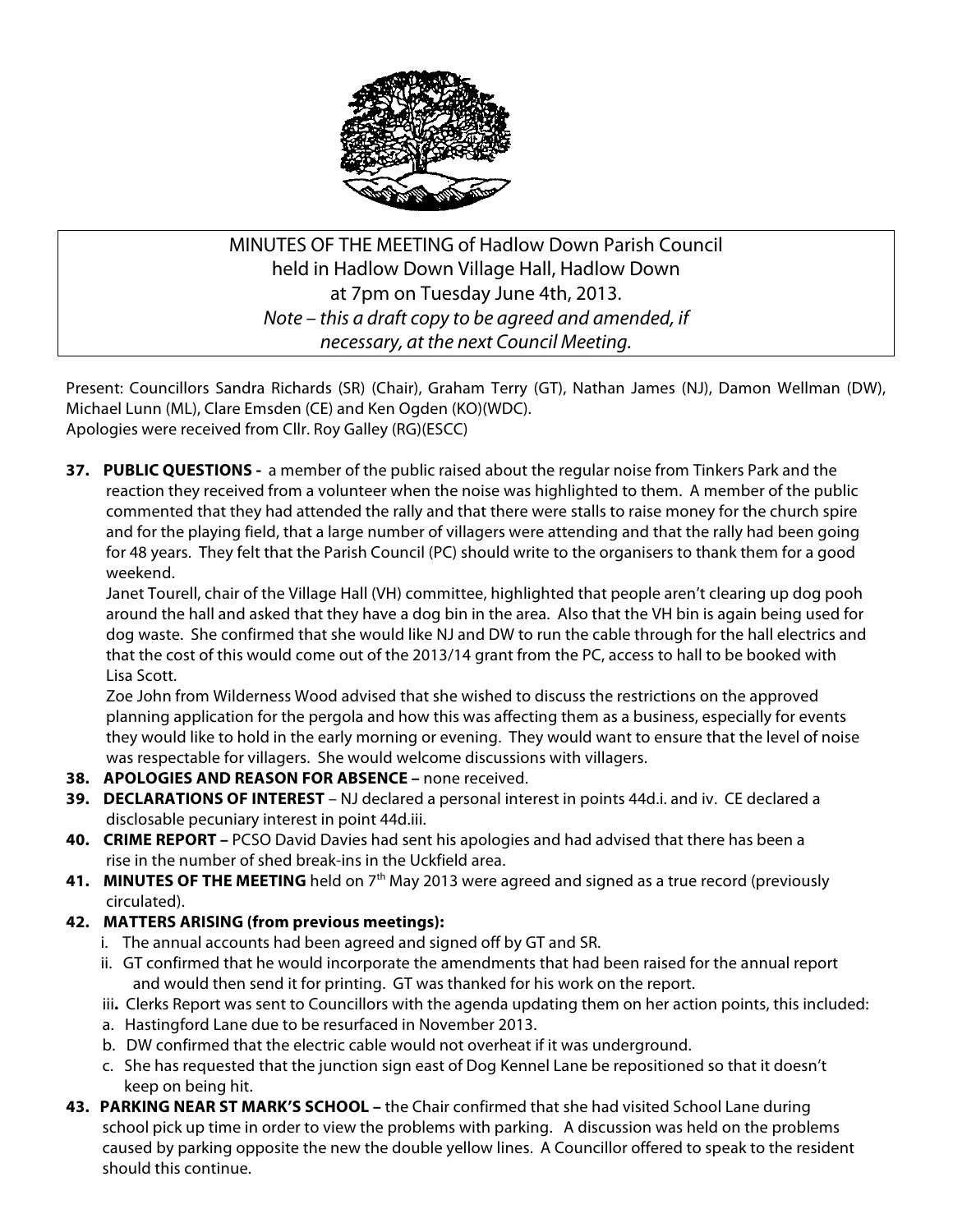### Standing orders suspended

 Claire Rivers (CR), head of St Mark's School, updated the meeting on the action the school has so far taken to try and improve the parking situation. The PC have previously looked at extending the layby however the cost was too excessive. It was agreed that CR would send the Clerk details of the costs identified in using land opposite the school for parking. A member of the public advised that when the school had previously looked into this planning had been an issue. It was highlighted that cars parked on the road slow down the traffic. It was suggested that members of the PC have a separate meeting attended by a representative from the School to discuss parking, speeding and weight restrictions in School Lane, this was agreed.

Standing orders reinstated.

### **44a. PLANNING APPLICATIONS:**

 i. **WD/2013/0844/F – HASTINGFORD FISHERY, HASTINGFORD LANE TN22 4DY –** Extension to fishing lodge incorporating occasional overnight accommodation when required. The Parish Council did a site visit prior to the meeting.

Standing orders suspended.

 KO asked whether the planners at WDC had been consulted on the application, the applicants confirmed that they had been.

#### Standing orders reinstated.

The Parish Council fully support the application. (6/0)

- ii. **WD/2013/1026/F – OAKLANDS, STONEHURST LANE, TN22 4ED –** Proposed two storey side and rear extensions proposed dormer windows and repitching of existing lean-to roofs – The Parish Council do not support the application as they feel it is overdevelopment of the site and is an excessive extension that changes the fundamental character of the property (0/6).
- iii. **WD/2013/1015/F – ANNES, WILDERNESS LANE TN22 4HU –** New vehicle entrance and drive to link to approved parking area (WD/2012/1143/F). Blocking the garage front door opening and providing similar size opening to rear of garage – The Parish Council fully support the application (6/0).
- iv. **WD/2013/0812/F – LITTLE FOXES FARM, STONEHURST LANE TN20 6LL –** Repositioning of garage The Parish Council fully support the application (6/0).

### **b. APPROVED PLANNING APPLICATIONS:**

i. **WD/2013/0371/F & 0372/LB – WOODREED FARMHOUSE, STONEHURST LANE TN20 6LJ –** Two storey corner infill to provide new staircase access to first floor bedroom, addition of new outdoor swimming pool and conversion of part of the garage block into a pool room.

### **c. APPROVED TREE APPLICATIONS:**

 i**. TM/2013/0083/TPC – TREETOPS, WILDERNESS LANE TN22 4HU** – Dismantle to ground 6 Norway spruce and 5 cherry trees, fell 3 further cherry trees subject to conditions related to planning permission WD/2009/1047.

### **d. PLANNING MATTERS:**

i. Wilderness Wood events – a Councillor confirmed that the Wood can still apply for temporary licences the original licence was restricted due to the noise impact on villagers both nearby and far away.

Standing orders suspended.

 Zoe John asked about the noise problems. It was felt that the planning application for the Pergola was misleading as it specified use for educational activities and not weddings which are currently being advertised.

 Concern was expressed over how the Wood was perceived to have changed. It was proposed that some Councillors meet with a representative of the Wood.

 Zoe John confirmed that villagers were still able to walk their dogs in the Wood for free. Due to the economic climate the café is now only open Friday – Sunday in term time and on bank holidays and every day during the school holidays. She confirmed that they have had discussions with WDC to have the conditions on the planning application changed or removed. It was agreed for Zoe to contact the Clerk regarding dates for a meeting.

 The Clerk confirmed that decisions could not be made by Councillors at the meetings with Wilderness Wood and regarding School Lane and that only discussions could be held and these would then need to be reported back to the PC meeting for any decisions to then be made.

### Standing orders reinstated.

ii. The Clerk confirmed that the Town and Country Planning (General Permitted Development Order)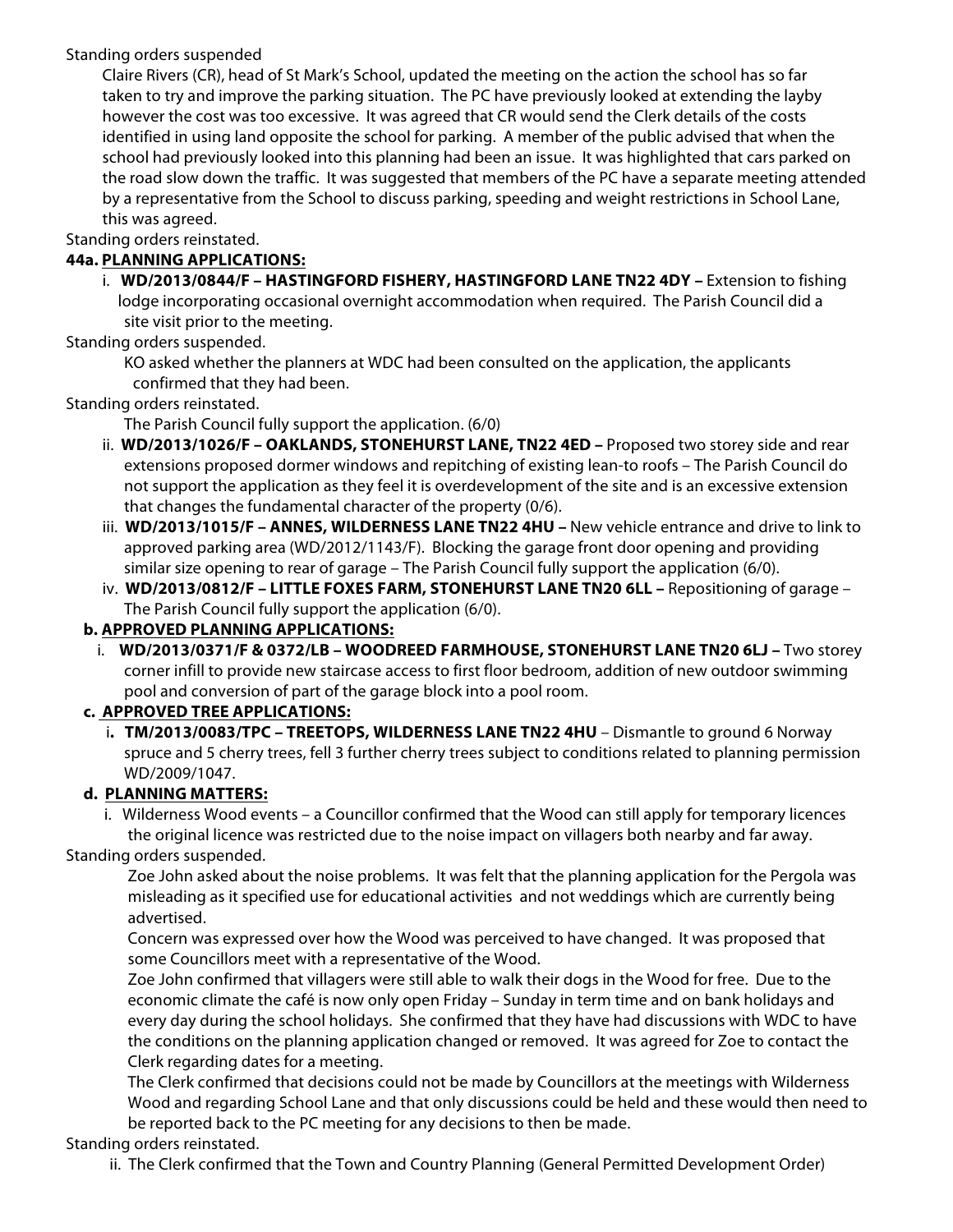(Amendment) (England) Order 2013 came into effect on  $30<sup>th</sup>$  May 2013. The new permitted development for home extensions does not apply to areas which are AONB's, also they may be restricted by the Ashdown Forest 7km zone of influence.

- iii. WDC Planning meeting for WD/2012/2271/O Five Chimneys Eggs erection of an agricultural workers dwelling to be held on  $6<sup>th</sup>$  June 2013.
- iv. Caravans at Tinkers Park the Clerk had been contacted on 29<sup>th</sup> May regarding the arrival of caravans on site on 24<sup>th</sup> May. A further email had been received from another resident regarding issues with the rally and this had not been received in time to appear on the June agenda.

#### Standing orders suspended

 A member of the public requested that the Claude Jesset trustees be sent a copy of the letter in order that they can respond. *The Clerk will write to the trustees.* **Clerk**

#### Standing orders reinstated.

- It was highlighted that there were still caravans on the site. It was agreed that all items raised will be discussed at the July meeting.
- v. Cars for sale on layby the chair had been contacted regarding cars for sale in the layby near Curtains Hill.

### Standing orders suspended.

 KO raised concerns that he had been advised that a local resident is a mechanic. It was agreed that as this had previously been a problem, *for the Clerk to contact planning enforcement.* **Clerk** Standing orders reinstated.

**45. REPORTS FROM CLLR. ROY GALLEY, ESCC & CLLR. KEN OGDEN WDC –** KO advised that the Permitted Development Rights for WDC are slightly different to the Government's ones as Wealden's mention the Ashdown Forest 7km zone, they are therefore being challenged. The Government is putting pressure on Natural England and on WDC, so there may be a future for the VH. He felt that the historical side of Tinkers Park was good and agreed with the Parish Council talking with Wilderness Wood.

 WDC applied for exemption from the Permitted Development Rights however this was refused. A report was received from RG in his absence – the Conservatives have formed a minority administration at ESCC. They need to find another £44 million of savings in the next 2/3 years. Nearly half of day to day spend is on adult social care, the county has a disproportionally large number of very elderly people and the percentage is growing. School funding does not come from Council Tax but from a direct grant of £260 million from government. Most of the issues that have been raised with him relate to potholes, road resurfacing and speed limits and he is due to have meetings with ESCC officers and will be doing further research in order that he can aim to produce a full report on Highways for July.

**46. BANK RECONCILIATION:** –for May 2013 agreed and signed.

### **47. OTHER FINANCE MATTERS** –

- i. The payments of £69.12 to WDC for dog bin emptying, signed at the previous meeting & the payment of £120.00 for Compact Cutting re Playing Field grass cutting signed 13<sup>th</sup> May, paid under the power given in Open Spaces Act 1906 s.10 were ratified.
- ii. The Clerk confirmed that ESCC no longer supply grit bins and the only power the PC could use to purchase grit was LGA 1972 s.137, she updated the PC on the information she has received from the insurance company. It was agreed not to purchase.
- iii. The Clerk confirmed that the 30 day payment rule relates to the date the customer receives the invoice or the date the goods were delivered or a service was provided (if this is later).
- iv. It was highlighted that the grass at the play area hadn't been cut for a few weeks. *The Clerk will contact the contractor.* **Clerk**

 The new contracts for the Burial Ground and the Play Area were agreed by all, *Clerk to contact the companies who provided tenders.* **Clerk**

 v. The Clerk updated the PC on the bank accounts available for the reserves, all Councillors agreed to stay with the account they currently have. She advised that as part of the finance risk assessment the bank have confirmed that she can make transfers between accounts but not to third parties. The Clerk was congratulated on investigating whether a better financial return could be made.

### **48. NEW COMMUNITY CENTRE**

### Standing orders suspended

 Janet Tourell confirmed that there had been a design group meeting and 2 business planning group meetings. The Chair asked that the PC be sent an update from the committee and confirmation of when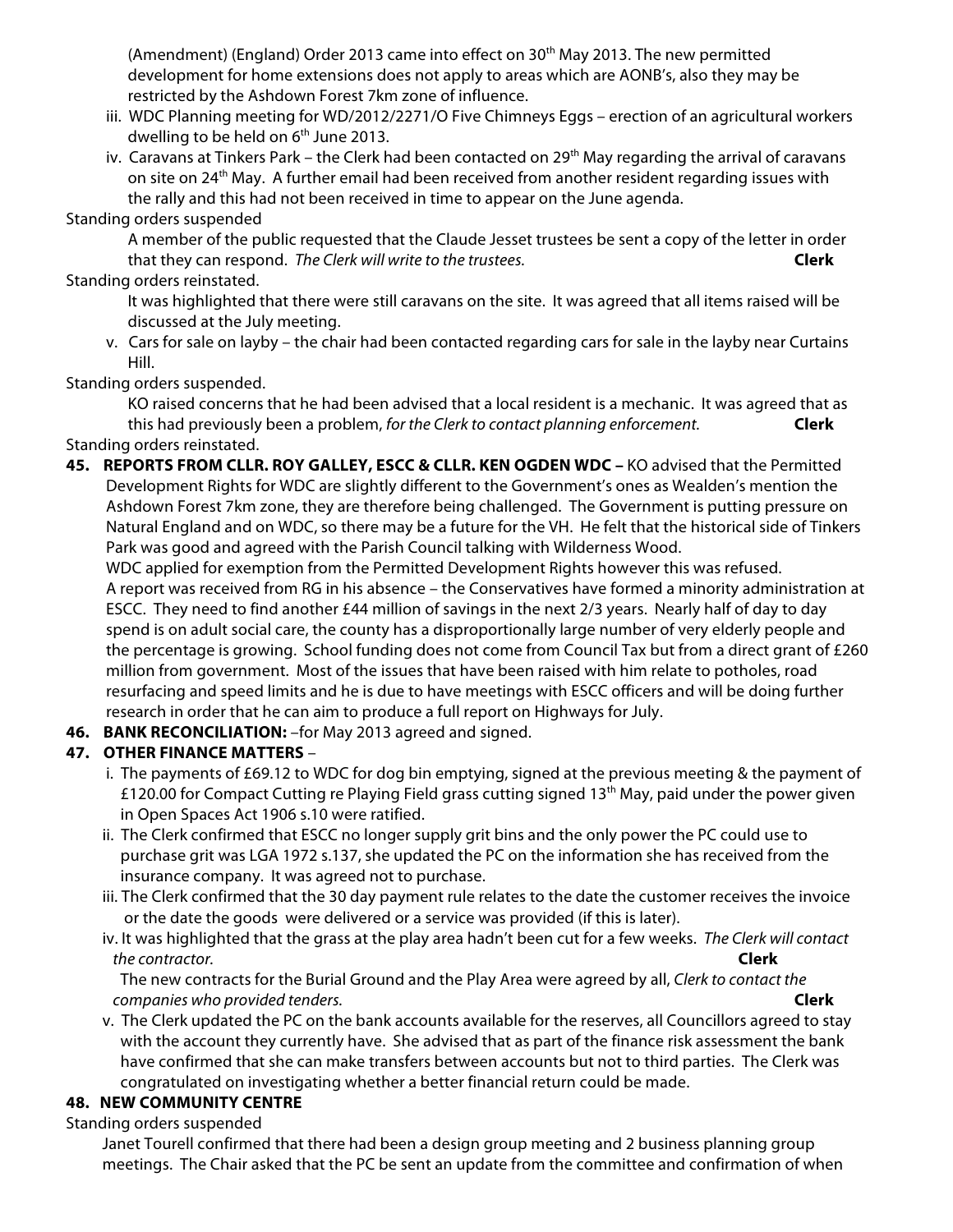the Geotech survey would be undertaken. The items raised by the Clerk at the May meeting at point 30 were carried forward to the July meeting.

Standing orders reinstated

**49. NEIGHBOURHOOD PLANS** – the Clerk asked KO about the Housing and Business Land supply document. Standing orders suspended

 KO advised that Roy Galley is responsible for looking at regenerating business. He updated the PC on the situation with the old surgery in Buxted that has been refused permission to turn it back into residential accommodation.

Standing orders reinstated

 The Clerk updated the PC on the new funding available for Neighbourhood Development Plans (NDP), the PC agreed not to have an NDP.

**50. EQUAL OPPORTUNITY AND DIGNITY AT WORK POLICIES –** these policies were agreed by all subject to some

amendments suggested by a Councillor. *Clerk to amend and send new copy to Councillors.* **Clerk**

- **51. CO-OPTION PROCEDURE** agreed by all.
- **52. YOUTH SHELTER –** the Clerk advised that she would recommend that this isn't purchased until the bus shelter has been installed. She has spoken to WDC planning and updated the PC on the information they require. *NJ to send the Clerk a copy of the design.* **NJ**

*The Clerk will send NJ a map of the site in order that he can liaise with the Playing Field (PF) committee over the ideal position for the shelter. Once this has been agreed the Clerk will write to the church representative for their agreement and once this is received she will write to WDC planning.* **NJ/Clerk** Item to appear on each agenda. *NJ to discuss the cleaning of the shelter with the PF committee.* **NJ**

- **53. SCULL WOOD**  a Councillor advised that ESCC have cut back on their monitoring of the inspection points outside the Scull Wood site as methane and other gases have never been found at these. The other inspection points on site will continue to be checked weekly.
- **54. HEDGING AT THE BURIAL GROUND –** a Councillor advised that the yew hedge at the north side of the burial ground needs a full cut back, *Clerk to obtain quotes.* **Clerk**

## **55. REPORTS FROM COUNCILLORS (COUNCIL MATTERS AND OUTSIDE BODIES):**

Cllr. Michael Lunn advised that the Village Fayre was being held on 22nd June, it was felt to be too late for the PC to organize a stall, *Clerk to diarise for next year.* **Clerk**

Open gardens in the village this weekend.

It was highlighted that there was a lack of volunteers to help set up for the fayre.

 Cllr. Clare Emsden commented on how quickly the roadworks in Wheelers Lane were undertaken, villagers were encouraged to report highways problems to the Clerk or direct to Highways at ESCC.

 Cllr. Nathan James advised that he had received the Emergency Planning disc, a copy of which the Clerk now has on the PC's laptop. NJ is in the process of updating the information, 3 copies will be printed of this and brought to the next meeting together with updated information for the Clerk.

## **56. CLERK'S MATTERS AND CORRESPONDENCE RECEIVED:**

- i. Hours agreed and signed
- ii. The Clerk advised that GT has checked the burial plots and with the improved weather it was no longer felt that 2 of them needed topping up.
- iii. The Clerk had received correspondence regarding electric fences and dogs, she updated the PC on this and that she has contacted the Rights of Way team and the PCSO who are investigating.
- iv. The Clerk advised the PC of the East Sussex Fire and Rescue Service Rural Reassurance Campaign.
- v. The Clerk confirmed that Stonehurst Lane will be closed from 8<sup>th</sup> July for 4 weeks due to structural repairs at Pigsfoot Bridge.
- vi. The Clerk confirmed that the Traffic Regulation Order for the extended double yellow lines in School Lane was sealed on 24<sup>th</sup> May.
- vii. The Clerk advised the PC of the South East Water draft water resources management plan

# **57. ACCOUNTS FOR PAYMENT**:

- i. Helen Simpson-Wells. Salary £786.29 includes £18.00 mileage and £59.99 expenses, £620 already paid by standing order, therefore cheque raised for £166.29.
- ii. Simon Fitt £200.00 burial ground maintenance.
- iii. BT £157.54 phone and broadband, paid by direct debit, Arlington PC to be invoiced for £74.95 of this bill.